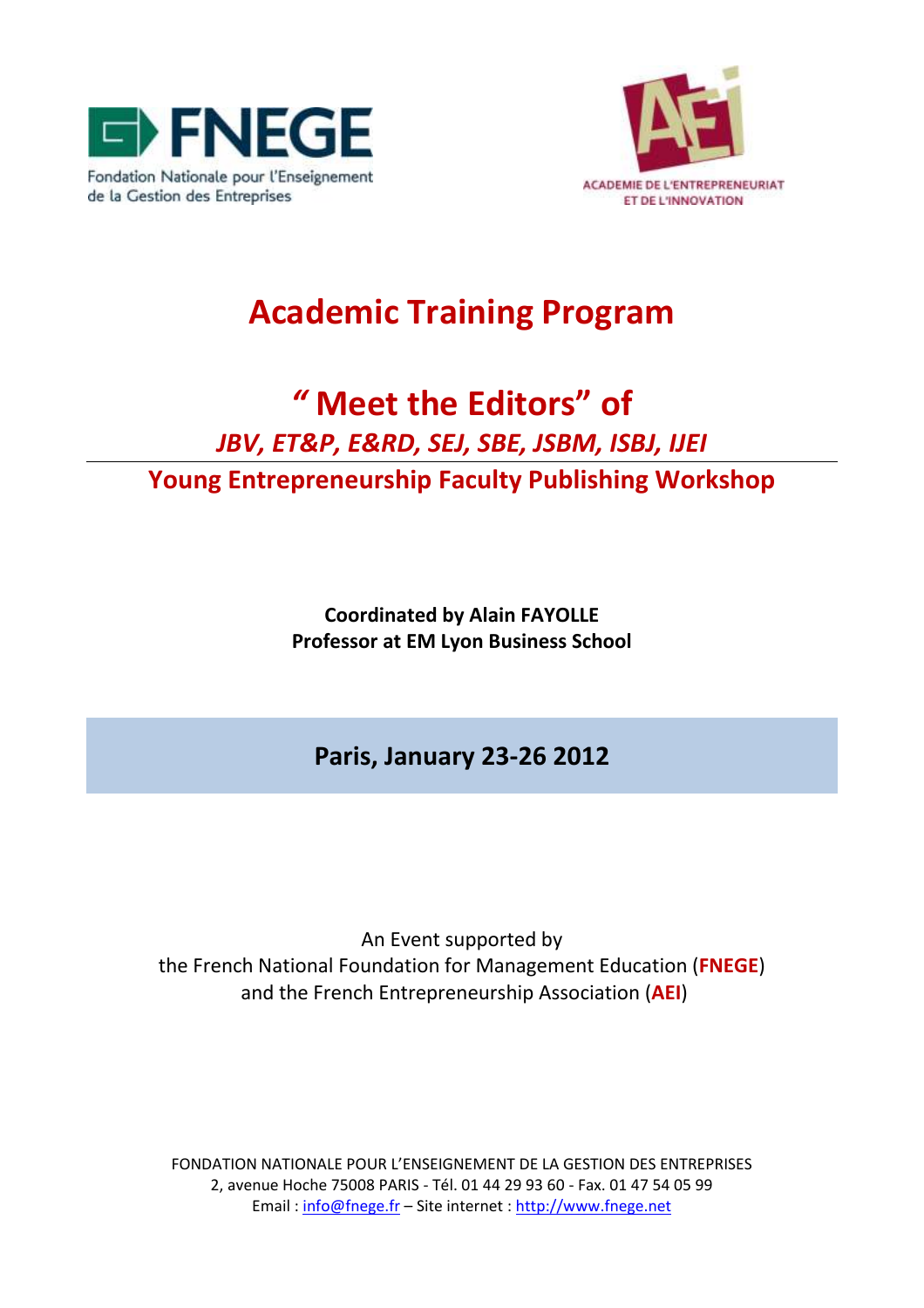### **PROGRAMME**

**Purpose:** The objective of this workshop is to support young entrepreneurship faculty members from France and all over Europe in their effort to publish their research in the most prestigious outlets within the entrepreneurship discipline. Over a period of four days, the editors of leading entrepreneurship journals will work together with the participants in an interactive way to provide hands-on advice on the research publication process.

Topics of discussion include how to submit a paper to a top journal, manage the review process and respond to reviewers; how to build up a successful research team; how to position a manuscript and clearly define its contribution to theory; how to get publication from a doctoral monograph; how to do a critical review of the literature and write a state of the art review; and how to get publication in leading American journals.

The seminar will be limited to 20 participants to ensure a high degree of interactivity between the participants and presenters (editors) and among participants and will take place in Paris from January 23-26 2012.

**Target group:** Young, full-time, tenure-track entrepreneurship faculty members (Assistant Professor level) who have either recently been hired by an academic institution or are working in such an institution for less than five years. The event is targeted towards faculty members who have obtained their PhD and are working in a business school or university in Europe. Participants are expected to participate during the full duration of the workshop, which implies arriving in Paris in the evening of Sunday January  $22<sup>th</sup>$  and departing in the evening of Thursday, January  $26^{th}$ .

**Location:** 2 Avenue Hoche, 75008 Paris, France

**Application procedure:** Applications should be sent by e-Mail to the program coordinator (Professor Alain FAYOLLE, EM Lyon Business School,  $fayolle@em-lyon.com$ ) by October 31<sup>st</sup> at the latest. Applications should include a short (one-page) CV, a brief statement (300 words) on the reasons for wanting to attend the seminar and a copy of a recent research paper (either published or work-in-progress) authored or co-authored by the applicant. Selection will be based on academic achievement and participants will be notified by November 15<sup>th</sup>.

#### **Participation fee:**

#### The participation fee is **1 000 EUR.**

This fee includes participation in the seminar, lunches, the documents, one group dinner. The fee does not include travel and accommodation expenditures.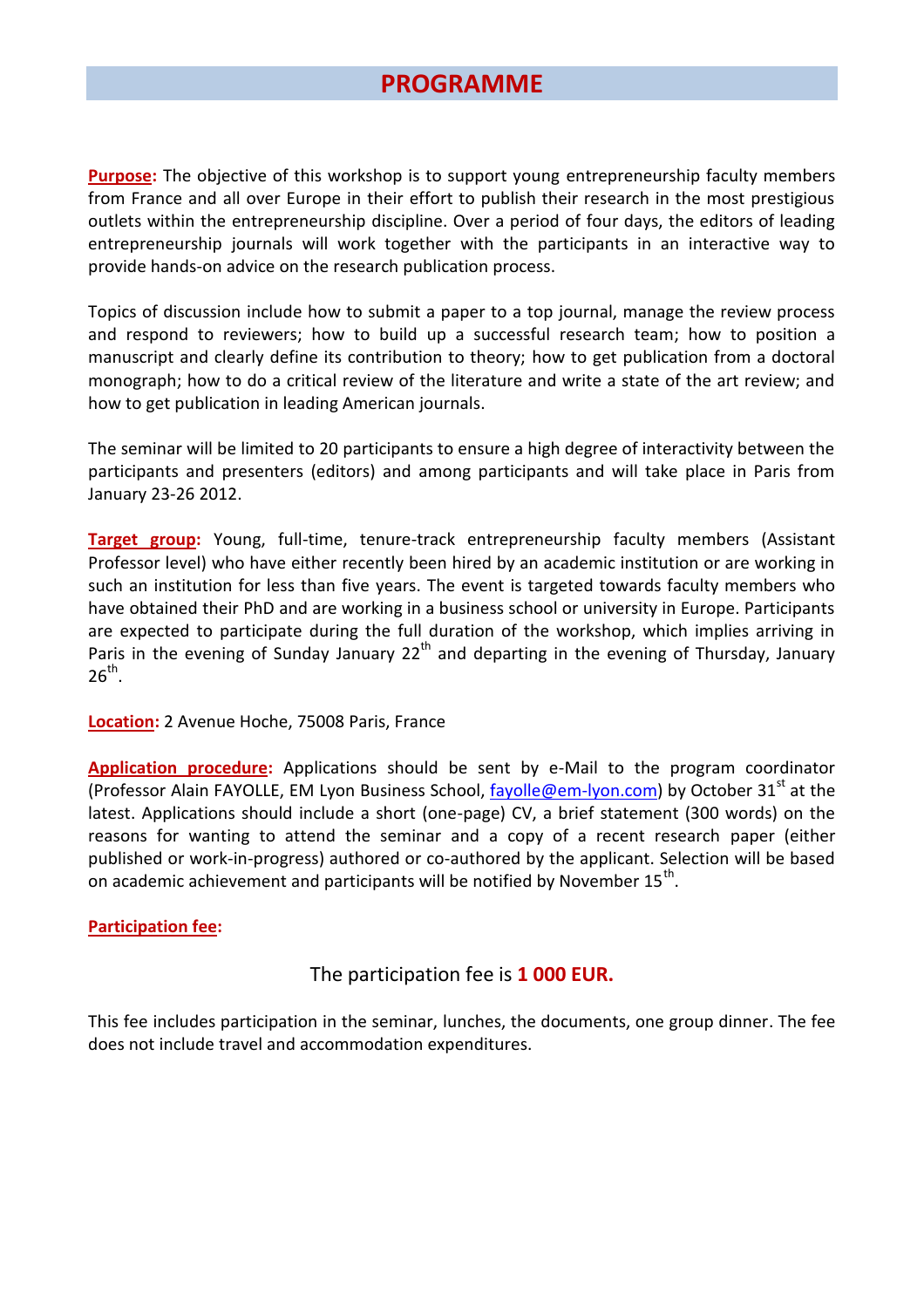### **PLANNING**

| Day $1$ :  | Monday, January 23, 2012                                                                                                                                                                                                              |
|------------|---------------------------------------------------------------------------------------------------------------------------------------------------------------------------------------------------------------------------------------|
| Morning:   | "Submitting a paper to a top journal"                                                                                                                                                                                                 |
| Afternoon: | "The review process"                                                                                                                                                                                                                  |
|            | Mike Wright, Editor of Strategic Entrepreneurship Journal<br>Professor at Nottingham University Business School and Visiting Professor at<br>Erasmus University, EM Lyon Business School, Imperial College and<br>University of Ghent |
| Day 2:     | Tuesday, January 24, 2012                                                                                                                                                                                                             |
| Morning:   | "Do French and European scholars have specific problems to get<br>published in Anglo-Saxon journals"                                                                                                                                  |
|            | Roy Thurik, Associate Editor of Small Business Economics,<br>Professor at Erasmus University Rotterdam and Free University in<br>Amsterdam, Visiting Professor at GSCM Montpellier Business School                                    |
| Afternoon: | « How to get publication from a doctoral monograph?"                                                                                                                                                                                  |
|            | Alistair Anderson, Editor of Entrepreneurship and Regional Development,<br>Professor at Aberdeen Business School, Robert Gordon University                                                                                            |
| Evening:   | "Identifying a "good" research topic: trends and opportunities in<br>entrepreneurship literature"                                                                                                                                     |
|            | Gerard McElwee, Editor of International Journal of Entrepreneurship and<br>Innovation,<br>Professor at Nottingham Trent University                                                                                                    |
| Day 3:     | Wednesday, January 25, 2012                                                                                                                                                                                                           |
| Morning:   | "How to build up a successful research team."                                                                                                                                                                                         |
|            | Robert Blackburn, Editor of International Small Business Journal,<br>Professor at Kingston University                                                                                                                                 |
| Afternoon: | "Critical review of the literature. How to write a state of the art review?"                                                                                                                                                          |
|            | Hermann Frank, Associate Editor of Journal of Small Business Management,<br>Associate Professor at Vienna University of Economics and Business                                                                                        |